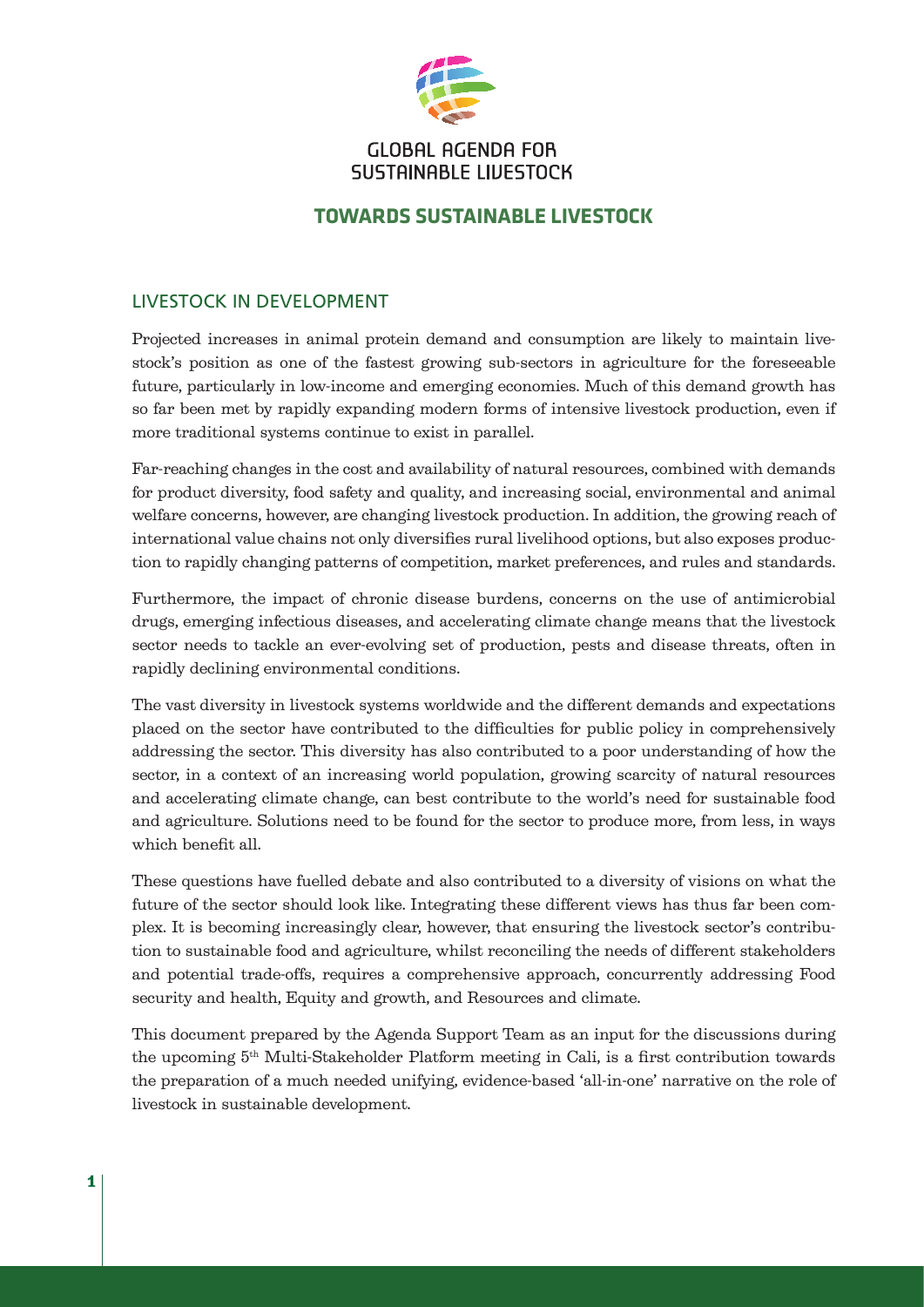### FOOD SECURITY AND HEALTH

An estimated 805 million people in the world suffer chronic malnutrition. Livestock provide approximately 26 percent of human global protein consumption and 13 percent of total calories. Particularly in low- and middle-income countries demand for livestock products is increasing. With an expected growth of the world population from 7.2 billion to 9.6 billion by 2050, and growing incomes and urbanization, the demand for animal-source foods (ASF) is projected to increase. Compared to consumption levels in 2010, by 2050 demand for pork and eggs will increase by 65-70 percent; for beef, dairy products and mutton by 80-100 percent; and demand for poultry meat is projected to increase by 170 percent. There will be regional variation in these trends, with demand growth particularly strong for poultry products in South Asia (mainly driven by trends in India), for beef and dairy products in East Asia (mainly accounted for by trends in China) and strong growth for all product types across Africa (e.g. 380 percent for meat). The highest growth in total and per-capita consumption of ASF is projected to occur in low and lower middle income countries.

ASF provide a critical supplement and diversity to staple plant-based diets, and are particularly appropriate for combating malnutrition and a range of nutritional deficiencies. They are energy-dense and good sources of protein, vitamins and a large number of key micronutrients. ASF can measurably enhance quality in diets, especially for nutritionally vulnerable groups such as young children and pregnant and lactating women. ASF consumption is very low in undernourished populations; under these circumstances moderate increases in ASF consumption provide critical nutritional benefits. The high nutrient density of ASF makes them attractive as a food-based intervention for populations that have difficulty consuming large volumes of food, including very young children and people living with HIV/AIDS.

Micronutrients (including iron, zinc, calcium and phosphorous, vitamin A and D) also tend to be more bioavailable in ASF, and some, such as vitamin B12, are found naturally only in ASF. In addition to the benefits of direct consumption of ASFs, the sale of animal products often also assists in complementing the food basket with other essential elements of healthy diets. Conversely, over-consumption of food, including ASF, is also frequently indicated as contributing to food-related health risks, including obesity. There has been growing concern about the health implications of high levels of meat consumption, in particular with reported increased risk of heart disease, diabetes and certain types of cancer. Obesity is now considered the world's number one health problem and kills three times more people than malnutrition; approximately one billion adults are overweight and a further 600 million are obese.

There are clearly areas of competition between direct food and feed uses for many crops, and livestock also compete for land and water resources locally, and through trade, globally. At the same time, more than 80 percent of all feed is not edible, and livestock transform large amounts of biomass/grass, crop residues and by-products into high-value ASF.

Reducing waste and losses, including production, harvest and processing losses, is another area that requires significant attention. A total of 1.6 Giga tonnes of food is estimated to be wasted or lost annually. Meat and milk account for approximately 11 percent of this.

Animal production and products have strong cultural and religious elements in many settings. These express themselves not only through choices in species and the nature of specific production systems, but often also led to the creation of characteristic production landscapes.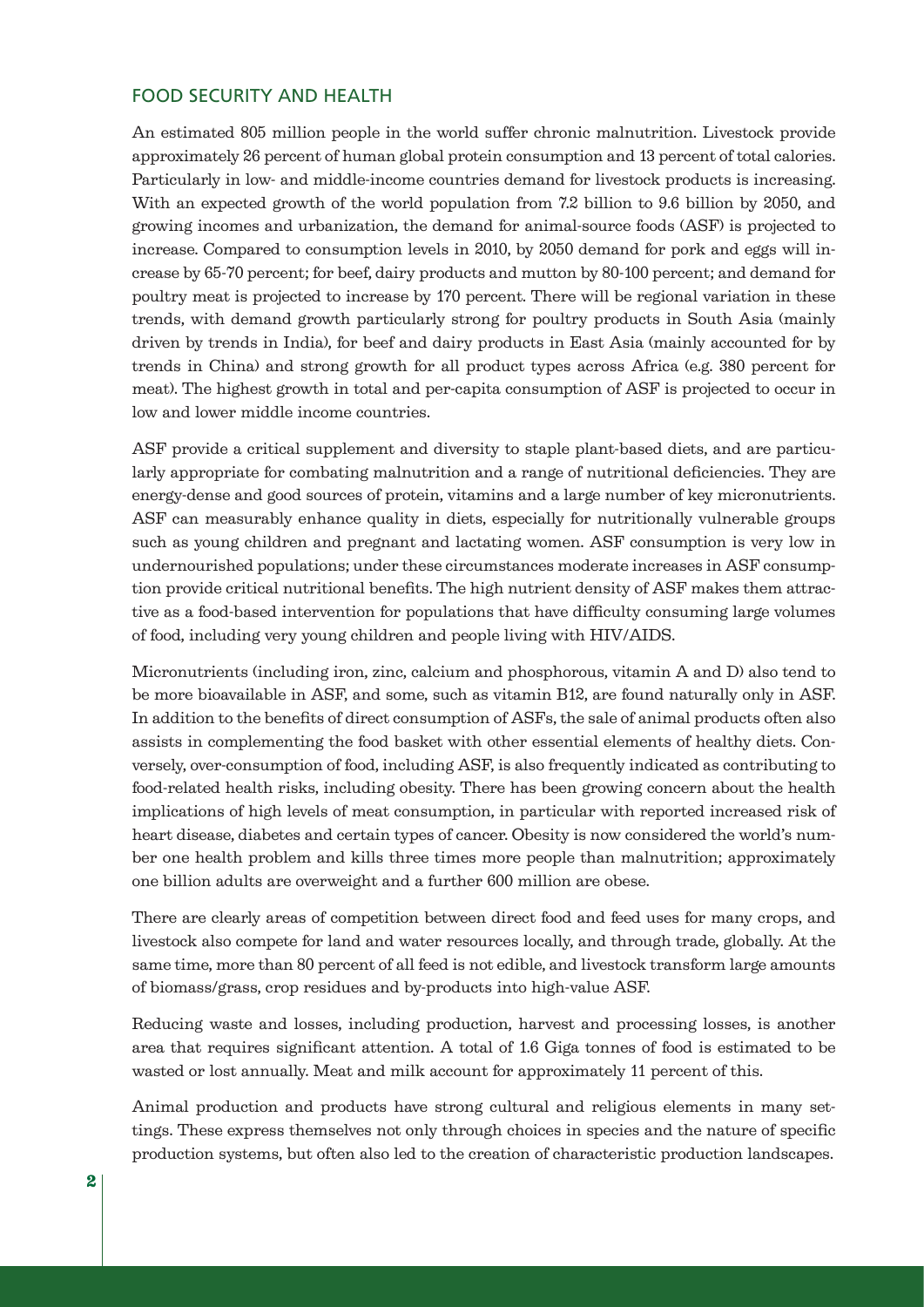The perishability of most of the products also puts special demands on their marketing and preparation to prevent contamination and other food safety risks. For the poor people in developing countries, food-borne disease is frequent and generally under-reported. Food-borne pathogens are an important contributor to diarrhoeal diseases, which the WHO estimates to cause losses of between US \$ 33-77 billion and 1.8 million human deaths annually.

The widespread use of antimicrobial drugs for preventive measures or as growth promoters is a growing concern. Inappropriate use may contribute to growing microbe resistance, which makes these drugs ineffective in treating infectious or parasitic infections in humans and animals. The use of such drugs has grown as livestock systems are intensifying around the world. In addition, residues harmful to consumers can be an issue in certain types of production systems.

Intensive production at large scale often involves the geographical clustering of large numbers of genetically similar animals. Strong biosecurity and health protection regimes generally prevent infectious disease problems, but major outbreaks occur when a pathogen evolves to a higher virulent form, eludes the vaccine used, acquires resistance to antibiotics, or enters undetected into the food chain. Smallholder livestock systems - which tend to involve animals roaming freely over large areas, but still in relatively high densities - also facilitate disease spread, both among local animal populations and over large distances. Livestock connect wildlife and environmental health to human health, and are an important element in disease emergence and transmission. Seventy percent of all new human diseases have their origins in animals, and most of these come from wildlife.

Well-known diseases also continue to cause large losses to production and livelihoods. Outbreaks of notifiable diseases cause disruption to international trade and prevent access to more lucrative markets. In addition, such events often have concomitant disastrous knockon effects on closely linked industries and activities. Livelihood strategies driven by poverty and desperation that contribute to pollution hotspots, and the incubation of microbes and increased distribution of insect vectors due to climatic changes, have an increasing effect on both human and animal disease outbreaks. The poor often bear a disproportionately high share of the burden of (zoonotic) disease because of their close contact with livestock in unsanitary conditions. Poor control of zoonoses and food-borne diseases can therefore undermine the effective use of livestock for poverty reduction.

Since the appearance of SARS and H5N1 highly pathogenic avian influenza, there has been an increasing realisation that new and emerging zoonotic diseases not only threaten the health of susceptible humans, but that they also have increasingly severe economic impacts on a wide range of enterprises and industries (with direct and indirect economic losses over the last decade estimated at around US \$ 80 billion).

#### Global food security and health needs to be addressed through livestock

- For many smallholders and pastoralists, livestock are essential for income and nutrition. The contribution of livestock to food security and health can be strengthened through investments and targeted policies that increase the productivity of smallholder and pastoral production and the development of markets.
- Livestock convert large amounts of resources non edible by humans into high value ASF.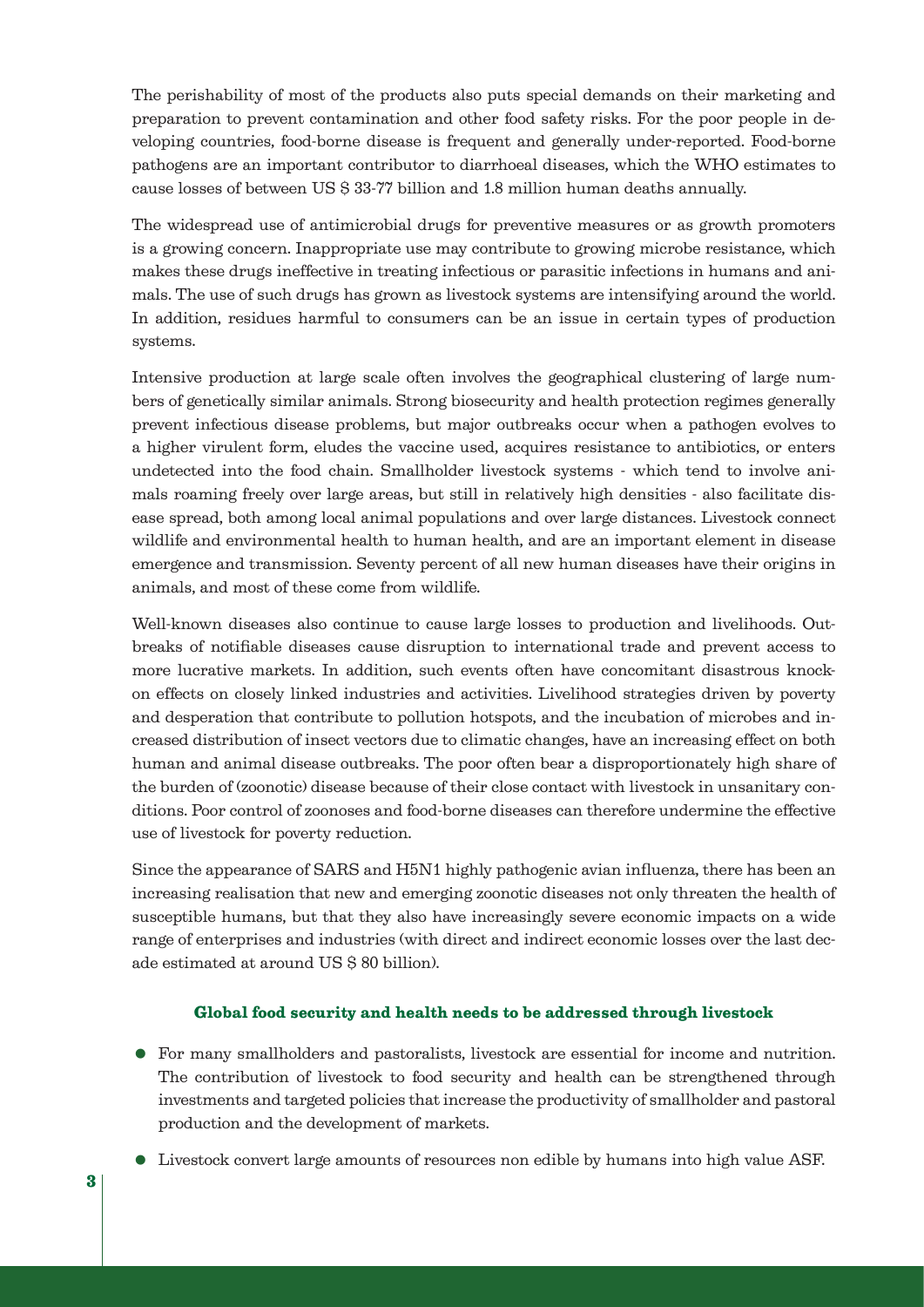- Human and animal health threats need to be addressed throughout all production systems. Disease burdens and threats vary across systems. Confined systems have generally better biosecurity, but are also more exposed because of large numbers, close proximity, and animal uniformity.
- At low levels, increased intake of ASF is beneficial for human health and development, but overconsumption should be avoided.
- Livestock connect wildlife and environmental health to human health, and are an important element in disease emergence and transmission. Inclusive approaches to managing disease threats at the animal-human-environment interface, which involve producers at every level in the development and implementation of animal-disease and food-safety programmes, are required.

### EQUITY AND GROWTH

Whilst the critical target of halving extreme poverty by the end of 2015 has been met, the world still counts more than one billion people that live in extreme poverty. In many countries the gap between the rich and poor has grown, with economic opportunities restricted further by global economic crises. Within this context, livestock often becomes a last resort livelihood strategy for the most marginalized. The sector provides employment to 1.3 billion people and livelihoods to 1 billion poor, 70 percent of whom are women. Ten times more women own livestock rather than land. A growing body of evidence suggests that increasing women's control over assets, including livestock, has positive effects on food security, child nutrition, and education, as well as women's wellbeing. Livestock also provide other important products and services such as asset savings, traction, manure for fuel and fertilizers, and leather and fibre.

Recent estimates suggest that about 75 percent of the world's poor live in middle-income countries, such as India, China, Nigeria, Pakistan and Indonesia, and only a quarter live in lowincome countries, mostly in Africa<sup>1</sup>. Recent research finds that between 20 percent and 60 percent of households that escape poverty later return to poverty<sup>2</sup>. While education and creation of employment opportunities have positive impacts on poverty alleviation, natural disasters, illness and conflict can cause a return to poverty. Overall, there is increasing recognition that climate variability, climate-related disasters and longer-term climate change may increase the incidence of poverty and add to the difficulty and costs of eradicating poverty. The evidence that agricultural growth makes large contributions to poverty alleviation due to multiplier effects in the economy is increasingly well-known<sup>3</sup>. There is, however, relatively little empirical evidence on the relevance of these trends for livestock keepers.

Livestock account for about 40 percent of global agricultural gross domestic product. Whilst the continuous growth of the sector undoubtedly offers many opportunities, its intensification and specialization may also lead to the marginalization of those that cannot take part in this growth. In these instances of uneven growth, livestock may become an expression of poverty. Marginalization may contribute to a further erosion of the rights of indigenous people and contribute to the use of child labour in certain livestock production systems. This differentiation not only has potential global health implications, but also requires policies and investments that, in a first instance, reduce vulnerability and increase resilience rather than productivity

- 2. http://www.odi.org/sites/odi.org.uk/files/odi-assets/publications-opinion-files/8835.pdf
- 3. http://www.econstor.eu/bitstream/10419/54152/1/63651336X.pdf; http://www.fao.org/docrep/015/i2744e/i2744e00.pdf, p 63

4

<sup>1.</sup> http://www.ids.ac.uk/files/dmfile/IFBottomBillionMDGsweb.pdf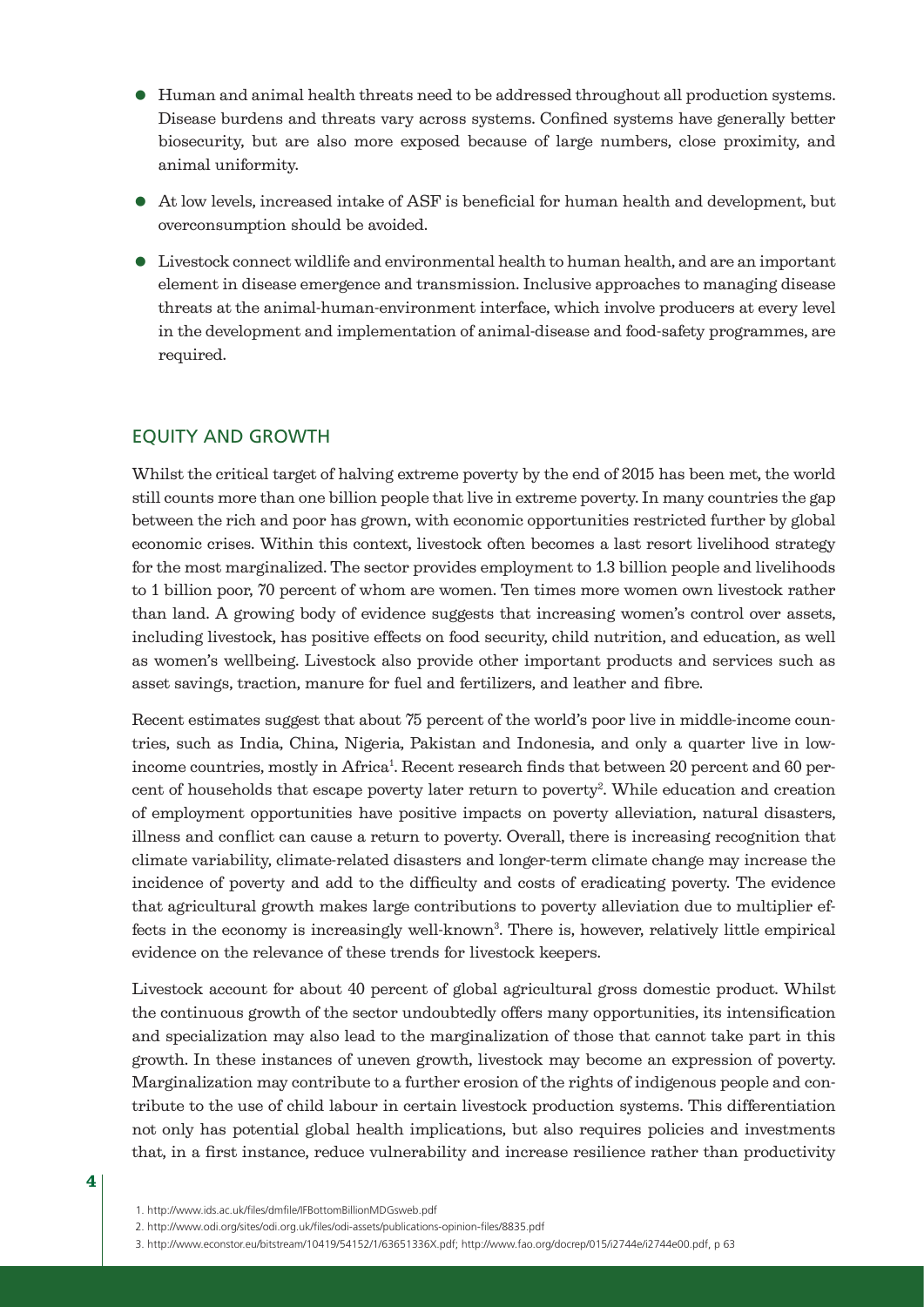and market access. Value chain development, however, can also remove barriers for some smallholder producers to access more lucrative markets and contribute to more equitable growth. Market failures often result from distribution chains that alienate producers from consumers, thus undermining incentives to improve product quality. Investment incentives are further undermined by credit market failures that prevent even modest economies of scale. An important part of the livestock sector's contribution to growth requires incentives and institutions that increase market participation by smallholders.

The highest growth in total and per-capita demand and consumption of ASF is projected to occur in low and lower middle income countries. The 'middle class' in these countries will increasingly demand higher-value agricultural products, including meat, milk and eggs, potentially presenting a growing market for smallholders. This demand is often strongly conditioned by culture and tradition, and local livestock products may command substantial price premia, even among low-income consumers. In this way, preference for traditional varieties confers potential economic and environmental advantages to smallholder over large-scale intensive production. Moreover, smallholders are generally linked to urban consumers through supply chains of small enterprise traders, distributors, and retailers. This means that demand for traditional varieties has multiplier effects across networks of low-income market intermediaries. Although developed countries have the highest absolute levels, food expenditure is proportionately higher in developing countries, despite much lower per capita incomes. This also holds true for expenditure on meat and dairy products. Indeed, it is estimated that the 4 billion people (primarily in developing countries) who live on less than \$3 a day, represent a food market of about \$2.9 trillion per year.

Access to credit and finance is a major constraint to food security in many developing countries. Livestock may offer options for savings and accumulated capital, and may evade inflation. Additionally, livestock provide an instrument of liquidity and conversion into cash to support food security of households and communities, providing assets that can be sold in times of crisis. Livestock serve as an indicator of social importance within many communities, and in some is used as dowry or bride price. Higher social status may translate into access to or authority over a broader base of resources in the community.

### Global poverty and inequality need to be addressed through livestock

- No other sector is more important to the lives and livelihoods of the poor than livestock. An estimated 1 billion poor people derive at least part of their livelihood from livestock.
- Livestock are the last resort for people that lack other assets and forms of income. These producers require investments and policies that reduce vulnerability, increase resilience, and respect the rights of indigenous people.
- Agricultural growth makes significant contributions to poverty reduction, but our understanding of the contribution of, for example, smallholder dairy and short-cycle species production systems to food security and economic growth needs to be enhanced.
- Women's ownership of livestock has additional positive effects on food security, child nutrition and education, and female wellbeing.
- Optimising the sector's contribution to equity and growth requires incentives, institutions, and services that develop value chains and remove barriers for smallholder producers to access more lucrative markets.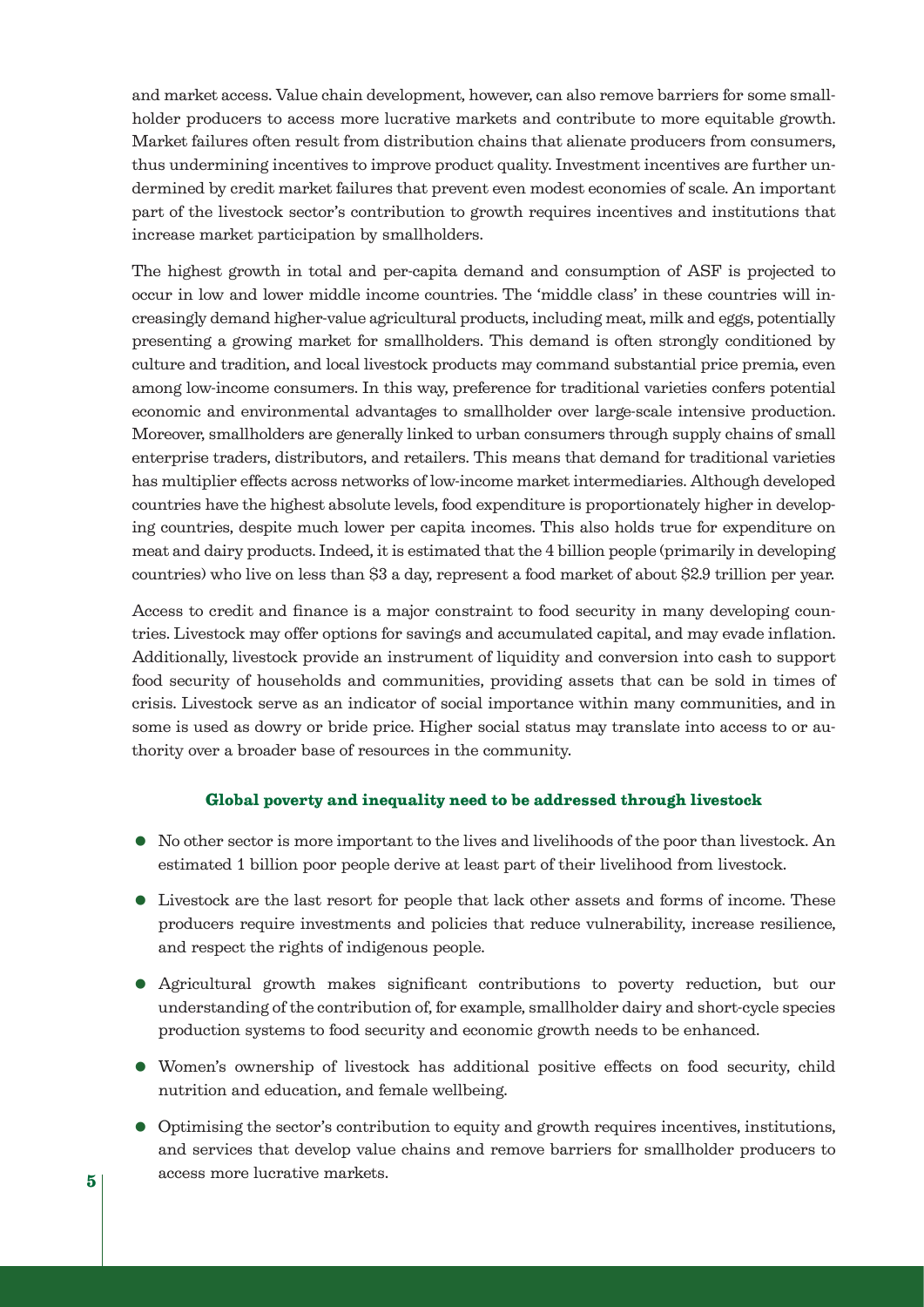## RESOURCES AND CLIMATE

Livestock are an important user of natural resources (land, water, nutrients, and biodiversity) and contributor to climate change. Livestock convert large amounts of by-products and waste material, for which there is no alternative use, into valuable products.

Twenty six percent of all land is used for grazing, and 33 percent of cropland is used for cultivation for livestock feed. Globally, livestock is currently estimated to use 3.73 billion hectares: 3.38 billion hectares for grazing and 0.35 billion hectares for feed production. In addition, 15 percent of global agricultural water use is linked to livestock production. Livestock production is also often implicated as a significant source of water pollution.

The sector contributes an estimated 14.5 percent of global greenhouse gas emissions, but large potential to reduce the emission intensity of the sector through resource use efficiency gains exists, in addition to significant carbon sequestration potential as part of the many ecosystem services the sector may provide. This issue is well recognised, and since the first set of calculations was published<sup>4</sup> much has been done to measure and understand livestock system contributions in different countries and to explore mitigation options<sup>5</sup>. Wider adoption of existing best practices and technologies in feeding, health and husbandry, and manure management – as well as greater use of currently underutilized technologies such as biogas generators and energy-saving devices – could help the global livestock sector cut its outputs of global warming gases as much as 30 percent by becoming more efficient and reducing energy waste.

Crop and pasture expansion into natural ecosystems has contributed to livestock production growth and will continue in the future. Most expansion arises through the clearing of forests, resulting in losses of environmental goods and services, including stored carbon, biodiversity, water, and air quality. Global discussions on Reducing Emissions from Deforestation and Forest Degradation (REDD), conducted within the UNFCCC, have proposed an international architecture for related activities, pursuant to which there is increasing attention to developing workable approaches to addressing the drivers of deforestation, including livestock and crop production. Aside from extensive analysis in Brazil, in many areas of the world there is at present very limited evidence – even empirical- on practical approaches in the livestock sector, appropriate arrangements for cross-sector collaboration in land use planning and implementation of interventions, and the related costs of these interventions.

Payments for environmental services (PES) are frequently mentioned as a potential tool for increasing the value of livestock production systems. A review was recently completed of 50 PES schemes in grazing lands<sup>6</sup>. Of the specified environmental services demanded, the largest specified service was biodiversity: however, most schemes did not specify the services demanded, or specified multiple services. The review concluded that in many developing country contexts, where there are market imperfections, land tenure issues and broader development needs of land users, conditional payments for environmental services may be less relevant than more general investments in production systems and livelihoods. In addition, analysis of payments for carbon sequestration services projects in developing countries suggests that the critical

6

<sup>4.</sup> Steinfeld, H, P Gerber, T Wassenaar, V Castel, M Rosales and C de Haan. 2006. Livestock's long shadow: Environmental issues and options. FAO. Rome, Italy. 390 pp. Accessible online at: http://www.fao.org/docrep/010/a0701e/a0701e00.HTM

<sup>5.</sup> Gerber, P.J., Steinfeld, H., Henderson, B., Mottet, A., Opio, C., Dijkman, J., Falcucci, A. & Tempio, G. 2013. Tackling climate change through livestock. FAO, Rome.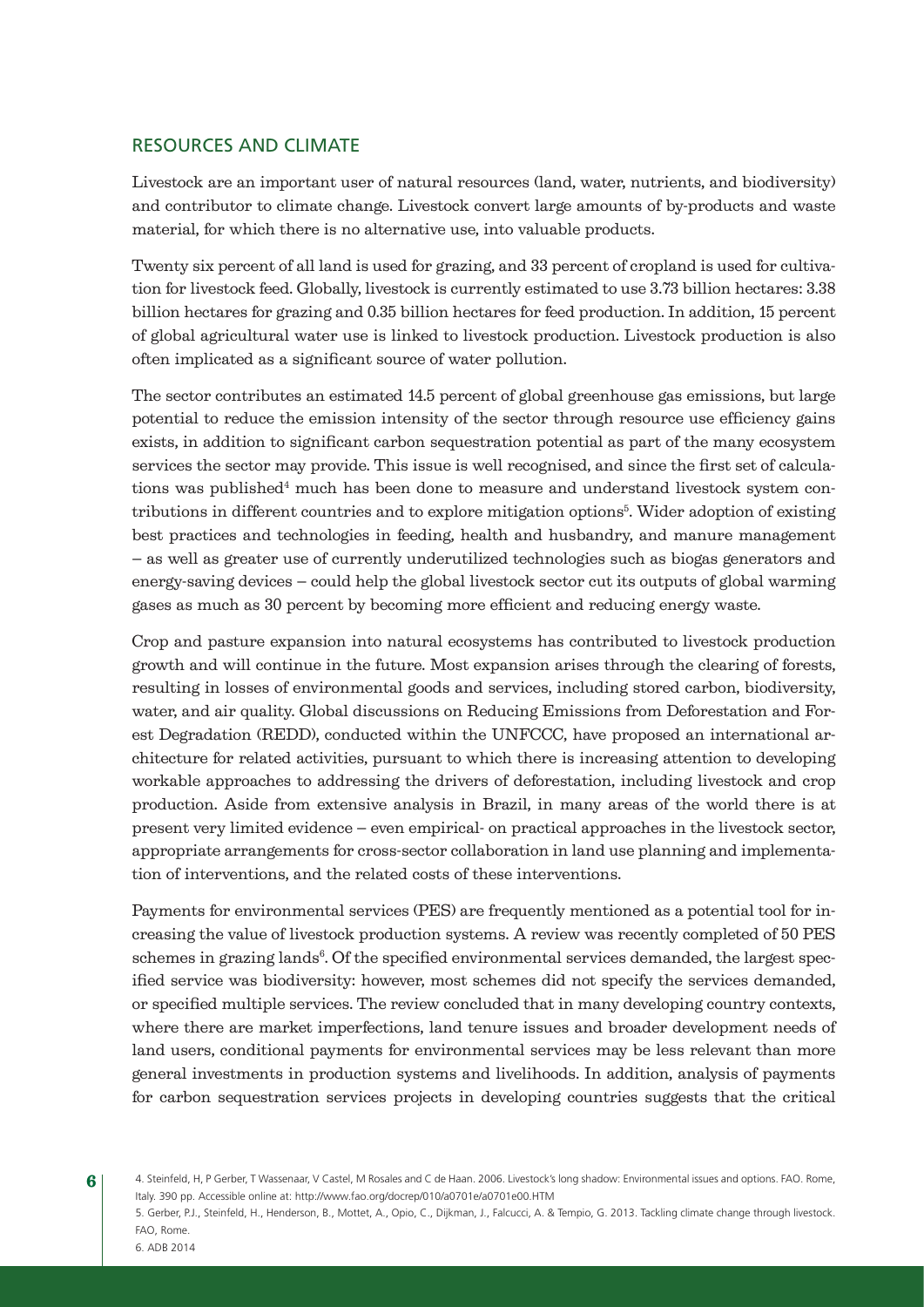driver of financial feasibility of such schemes is the profitability of the livestock production system itself, not the value of environmental services compensated.

Although livestock can be instrumental in landscape management and enhance biodiversity in numerous settings, it has also been indicated to pose a threat to biodiversity in 306 of the 825 ecoregions. Biodiversity of animals - and domestic animals in general - is indicated to be under threat in countries where breeding policies and subsidies may restrict the choice of breeds. Although genetic uniformity has been an important factor in advances made in resource use efficiency, the maintenance of genetic diversity will be key to livestock's role as a tool of adaptation in a context of ever-evolving production, disease, and climate threats. Management of ecosystems can have both beneficial and negative effects on the emergence of health threats. The importance of this will grow as climate change impacts on the frequency of extreme weather events, and as ambient temperature extend the occurrence of specific disease vectors beyond their traditional habitats.

Livestock manure is often an important input to maintaining soil fertility, and so contributes to greater crop production for food and income, lowering the need or purchase of synthetic fertilizers. In some areas, dung is also used as a fuel. Dung for fertilizer, fuel, and building material is often a marketable commodity. It is estimated that globally livestock manure supplies up to 12 percent of gross nitrogen input for cropping and up to 23 percent in mixed crop–livestock systems in developing countries<sup>7</sup>. In these systems, cattle, and other animals, also often provide traction power for transportation and crop production, for domestic use and for hire.

In intensive and confined livestock production systems, the management of livestock manure is increasingly important to reduce soil and water pollution and the emissions of noxious gases. Better manure management is also essential to control public health risks. Numerous technical options exist to manage manure and recover its nutrients and energy, but the economics of their use vary greatly among production systems, countries, and policy environments. Improved manure management can bring important economic and environmental benefits. Recycled nutrients can substitute for mineral fertilizer. Recovered energy reduces greenhouse gas emissions and substitutes for fossil fuel.

#### Global environmental issues need to be addressed through livestock

- A large number of the world's producers rely on practices that are inefficient in their use of natural resources. The wider application of proven but not yet widely used technologies can generate large production and efficiency gains as well as animal welfare and environmental benefits.
- The current neglect of grasslands results in a high incidence of poverty in many marginal areas, but also in low productivity of land and livestock, and important degradation of land, water and biodiversity resources. Appropriately managed grazing land can provide large benefits in the form of carbon sequestration, protection of water services and biodiversity, but also enhance productivity and livelihoods.
- The management of livestock manure has become increasingly important to reduce the environmental impact of intensive and confined pig and dairy production systems. Recovering nutrients and energy contained in animal manure will not only stop pollution but also improve public health. Recycled nutrients help soil fertility and substitute for

 $\gamma$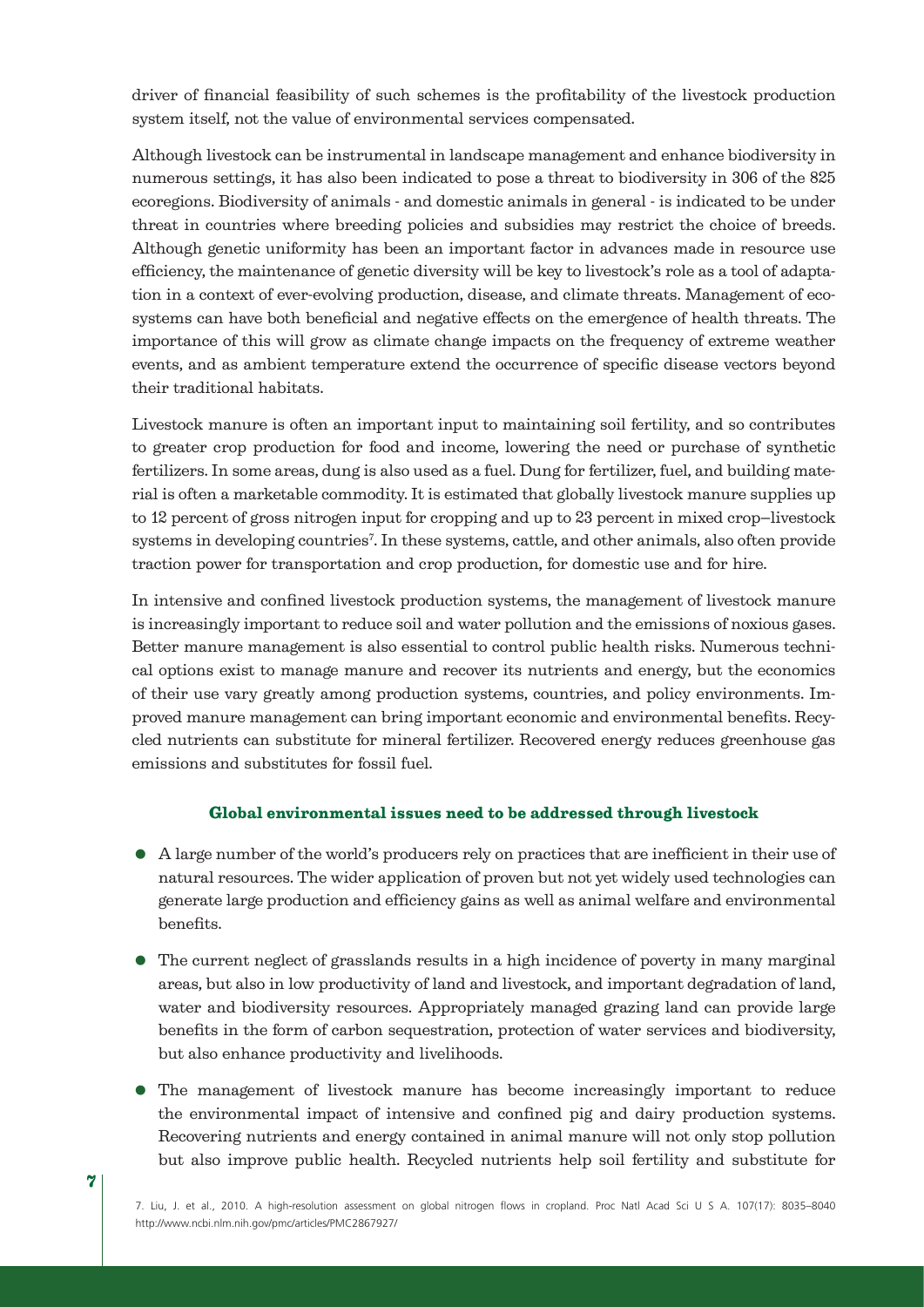mineral fertilizer. Recovered energy reduces greenhouse gas emissions and substitutes fossil fuel.

 The maintenance of animal genetic diversity will be vital to livestock's role as a tool of adaptation in a context of ever-evolving production, disease, and climate threats.

### SECTOR DYNAMICS AND PRACTICE CHANGE

Livestock are critical to building sustainability in food and agriculture. Sustainability is a process of continuous practice change that addresses social, economic and environmental objectives simultaneously (Box). From the above review it is possible to identify five broad principles that determine the sustainability of the sector: (i) increase efficiency; (ii) enhance livelihoods and human well-being; (iii) protect resources; (iv) increase resilience; and (v) improve governance.

Thus far, demand-led growth in the livestock sector has largely been met through rapidly expanding intensive poultry and pig production. This intensification, which has often occurred in the absence of appropriate regulation, has been characterised by spatial clustering and vertical integration of large-scale industrial production units located close to urban centres, driven by economies of scale. It has been assisted by the availability of relatively cheap cereal-based feeds and substantial advances in breeding, health and other technological inputs that have enhanced production efficiencies significantly. What is required, however, are investment programmes that accelerate the adoption of new practices and ensure the livestock sector effectively plays its role towards sustainable food and agriculture. These programmes should be embedded in the existing policy and development frameworks and address a range of activities focused on the development of value chains and safe production processes.

At the same time, facilitating livestock's contribution towards sustainable food and agriculture requires the building of capacity that

#### **SUSTAINABILITY**

Sustainability considers the interplay between the natural and the human system. Sustainability means sustaining both the natural and the human system over the long term. Agriculture is perhaps the most pervasive human activity that connects the natural system with the human system. The natural system and its underlying biophysical processes provide environmental services that regulate key earth system processes such as climate, life including biodiversity, and water and nutrient cycling.

Likewise, the production and consumption of agricultural products and the way they are distributed (e.g. the food system) generate a set of social and economic services, including nutrition, food security, economic growth and poverty reduction, health and cultural values. They occur at various spatial scales (from local to global) and vary over time (current or future generations).

Agriculture takes many diverse shapes that reflect natural resource endowments, access to markets, and cultural and development contexts. Trade-offs between human and natural systems is perhaps where most of the attention on sustainability is focused. Interactions are not necessarily zero-sum trade-offs. Innovation is key to simultaneous improvements of both the natural and human system.

Industrial and urban development increasingly competes with agriculture for natural resources, in particular land, water, and energy, and adds to growing resource scarcity. Changes in climate, habitat and pathogens affect the environment, and increase risks and costs to agriculture. Growing populations and dietary change drive demand for agricultural products, not only increasing quantities, but also product diversification. Development in other sectors largely determines the social and economic services that are demanded from agriculture. Some countries, for example, rely heavily on agriculture for income, employment and growth, compared to countries with strong secondary and tertiary sectors.

The need to approach the future of livestock by meeting the complex challenges of sustainable livestock production, including protection of livelihoods and social contexts, stewardship of the environment, including biodiversity, and respect for animal welfare, mean the sector, perhaps, exemplifies the challenges towards sustainability like no other sub-sector in agriculture.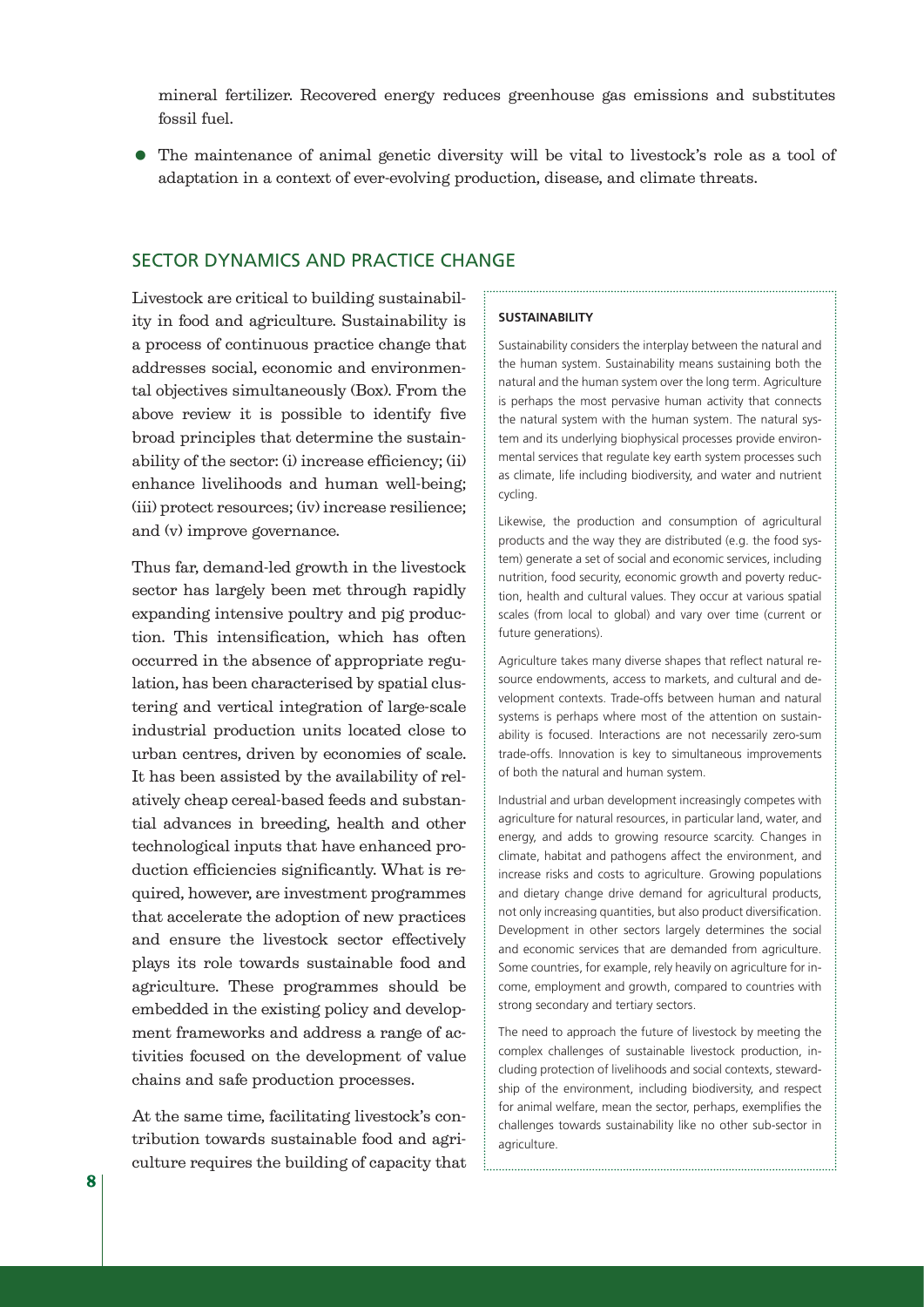enhances the flow of knowledge across countries and stakeholders, and also critically depends on the alignment of an enabling institutional environment that enables access to the necessary services and that rewards efficiency gains and resource stewardship, and discourages wasteful practices.

Innovation, often driven by entrepreneurs responding to market opportunities or threats, needs to be linked to concomitant changes in policies and institutions to ensure its wider application. Whilst research is required to identify further suites of mitigation and adaptation practices adapted to specific production systems and environments, its real value will only emerge when this knowledge is combined with ideas and practices that come from entrepreneurial and social activity.

Partnerships, links and networks will thus be key ingredients in the process as these provide the route for bringing together different ideas and information and using them creatively towards livestock sector sustainability Table 1 summarises some of the key areas where investment in the sector should be directed to support continuous practice change towards Sustainable Livestock.

| PRINCIPLES OF<br><b>SUSTAINABILITY</b>                   | KEY AREAS OF ACTION AND INVESTMENT                               |                                                                                       |                                                                                |                                                                        |                                                                                           |
|----------------------------------------------------------|------------------------------------------------------------------|---------------------------------------------------------------------------------------|--------------------------------------------------------------------------------|------------------------------------------------------------------------|-------------------------------------------------------------------------------------------|
| Increase<br>efficiency                                   | Efficiency of<br>resource use: land,<br>water, nutrients         | Emission intensity<br>$-CO2$ eq. per unit<br>of product                               | Reduce waste<br>through recycling<br>and recovering<br>nutrients and<br>energy | Reduce food<br>waste and losses                                        | Reduce existing<br>disease burdens<br>and future health<br>threats                        |
| <b>Enhance</b><br>livelihoods<br>and human<br>well-being | Protect assets,<br>enhance multiple<br>functions of<br>livestock | Value chain<br>development and<br>participation -<br>competitiveness                  | Reduce waste<br>through recycling<br>and recovering<br>nutrients and<br>energy | Cultural values<br>(e.g. food,<br>landscapes)                          | Access to quality<br>medicines and<br>vaccines                                            |
| <b>Protect resources</b>                                 | Reduce food-feed<br>competition                                  | Limit livestock's<br>expansion into<br>valuable eco-<br>systems                       | Integrated land<br>use management                                              | Shield and<br>enhance water<br>resources                               | Identify and use<br>valuable genetic<br>resources and<br>safeguard animal<br>welfare      |
| <b>Increase</b><br>resilience                            | Reduce disease<br>risks, in particular<br>pandemic threats       | Improve coping<br>capacity through<br>technical and<br>institutional<br>interventions | Access to<br>resources for<br>marginalized<br>producers                        | Use livestock as a<br>tool of adaptation                               | Access to goods,<br>services and<br>markets                                               |
| Improve<br>governance                                    | Of global<br>commons (e.g.<br>climate)                           | Of local commons<br>(e.g. grazing,<br>water)                                          | Participation<br>in resource<br>management and<br>value chains                 | Strengthen<br>regulatory,<br>incentive and<br>investment<br>frameworks | Veterinary<br>systems,<br>integrated with<br>human and<br>environmental<br>health sectors |

| Table 1: Targeting Investment towards Sustainable Livestock |  |  |
|-------------------------------------------------------------|--|--|
|-------------------------------------------------------------|--|--|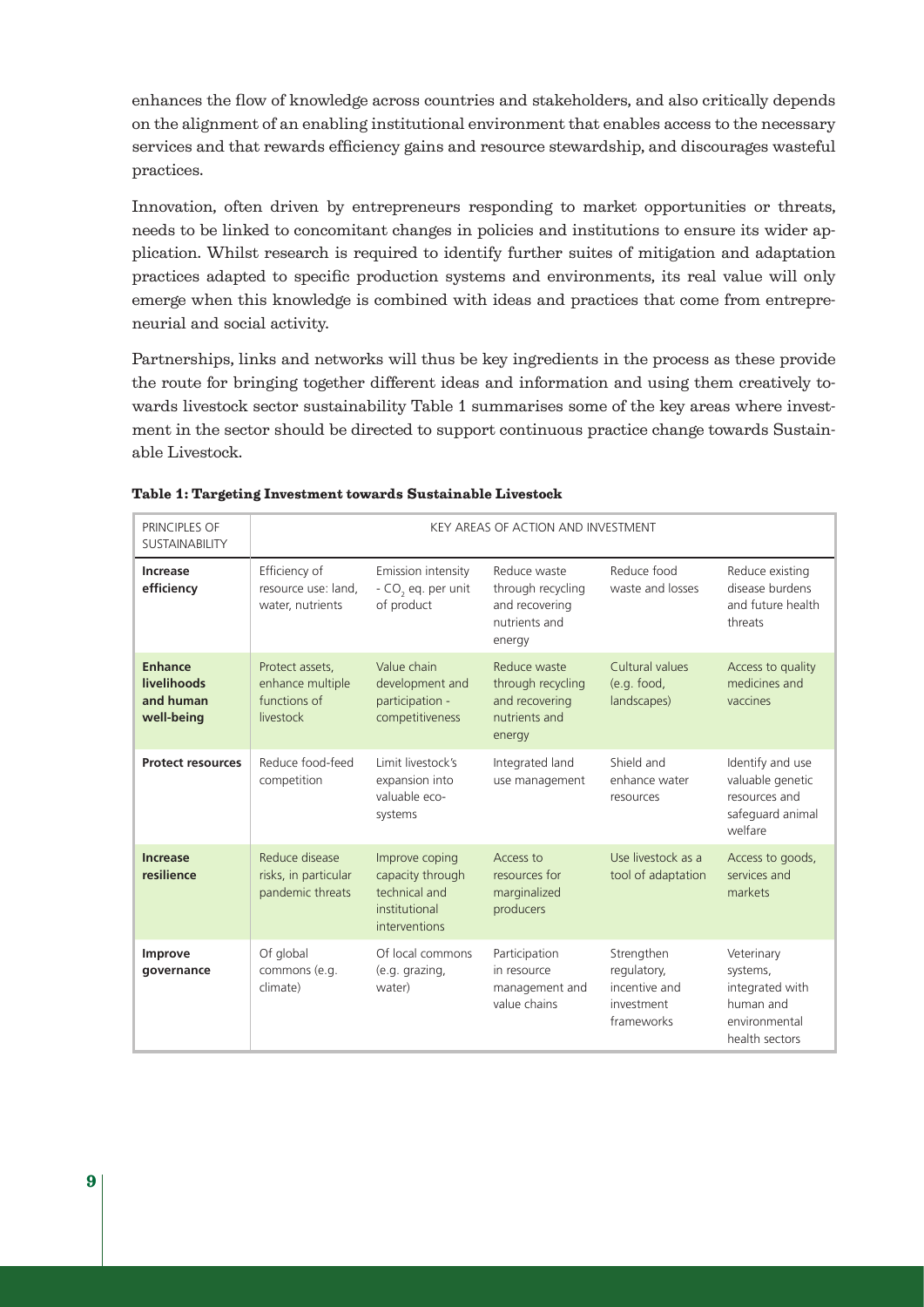### FRAMING LIVESTOCK IN GLOBAL POLICY TRENDS

Ensuring current and future livestock sector investments address the above issues, and reconcile the requirements of different stakeholders and potential trade-offs simultaneously, requires the exploration of new approaches that capitalize on the strength of different actors by building consensus and commitment among all concerned to action and on-the-ground improvements.

The Millennium Development Goals (MDGs) have been a key initiative in focusing international attention on ending extreme poverty, hunger, health and education, as well as the need for stewardship of the natural resource base. They provided a set of goals around which developed and developing country governments and heads of multilateral institutions agreed to harmonize and align aid delivery and the required partnerships. The MDGs have explicitly formed the basis for national development planning in many countries, with support in part from various UN agencies and other international actors. Discussions are ongoing on the identification of Sustainable Development Goals (SDGs) after 2015. Though no document has been finalized, a proposal has been prepared by the Open Working Group of the UN. It is likely that the SDGs will form a framework around which governments and the international community can focus and coordinate their development efforts between 2015 and 2030. Most SDGs are clearly relevant to the livestock sector's role in sustainable development. One main function of the SDGs is to orient investment by the international community, governments and other actors towards achieving specific objectives by 2030, and there is an urgent need to address the visibility of livestock in these policy debates, increasing awareness of policy-relevant investment needs and opportunities relating to the sector, and orienting policies and investment in appropriate ways.

### OPERATING LIVESTOCK SECTOR SUSTAINABILITY

Putting livestock sector sustainability into practice requires a range of actions to enhance sectoral as well as cross-sectoral productivity and sustainability. In order to identify issues and possible interventions, and build partnerships and ensure buy-in from critical stakeholders, the application of the five principles described above requires four types of action:

- building relevant, co-constructed and accessible evidence;
- engaging stakeholders in dialogue to build common understanding and joint action;
- developing innovative approaches and solutions; and
- formulating tools and levers to enable and incentivize changes in food and agricultural systems (Figure 1)

The process is not necessarily sequential: the exact succession of actions will differ according to location and scale (community, national or global level), and interaction can take place between any two action areas at any time during implementation. Coordination among the different scales – from global to local levels – is essential.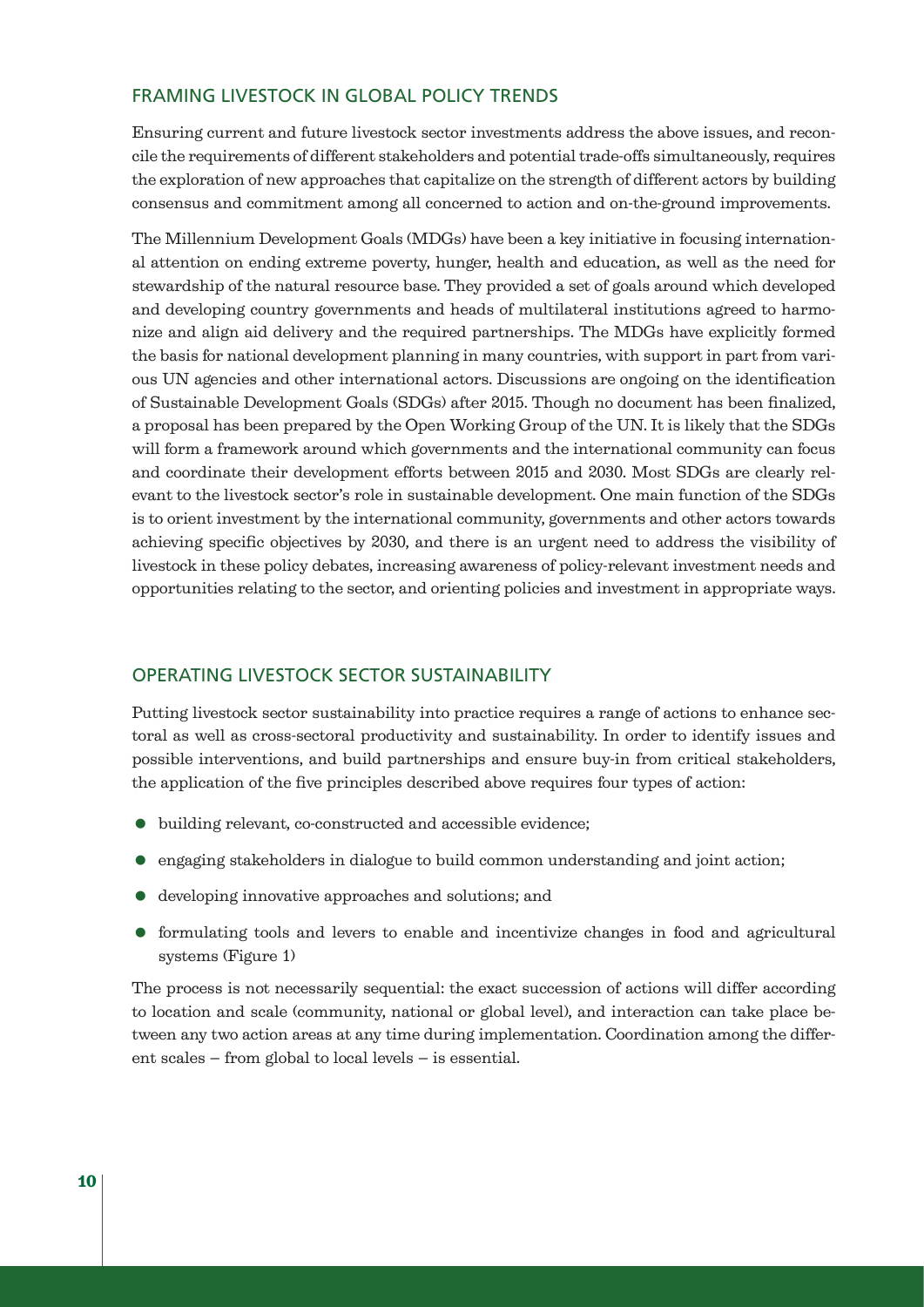#### Figure 1: Operating Sustainability: Four broad areas of action



#### *Source: FAO*

Given the multiple objectives of sustainability, an approach that enables dialogue between key stakeholders is required at international, country and local levels. Dialogues should be focussed on identifying major trade-offs or differences in priorities across stakeholders, taking both bio-physical and socio-economic factors into account. For stakeholder dialogue to be effective, meaningful and fair, it should be underpinned by science-based evidence, complemented as necessary by traditional knowledge. The dialogues should be geared towards negotiation and consensus building. The dialogue should generate a set of action points for enhancing the sustainability process at the national or other scales as relevant.

The stakeholder dialogue needs to be translated into innovative approaches for the development of enabling conditions and incentives that can foster the needed changes identified from the dialogue process. Specific options for addressing these changes need to be analysed and put forward – and addressed in the dialogue. At international level, the process may lead to binding law in the form of formal treaties, conventions and agreements, which will need to be translated into national law to become effective and non-binding instruments. The latter instruments, in the form of declarations, agendas, agreed principles and targets, act by influencing national policies without imposing obligations.

Better understanding of issues and options feeds into the stakeholder dialogue and enhances decision-making by stakeholders, individually or collectively. These decisions can improve the rules, both legal and voluntary, that govern human activities and provide signals and incentives. In turn, agreed rules induce practice change in technology, policies, and institutions. The decisions need to be tailored to the local realities of ecosystems and of the populations that will bear costs and enjoy benefits.

While innovation and practice change may take many forms and directions, ideally multistakeholder decisions at global levels provide guidance for solutions at the regional, national and local levels, and vice-versa. As part of practice change, institutional frameworks and consultative processes will help monitor and report on progress made, and adjust and adapt as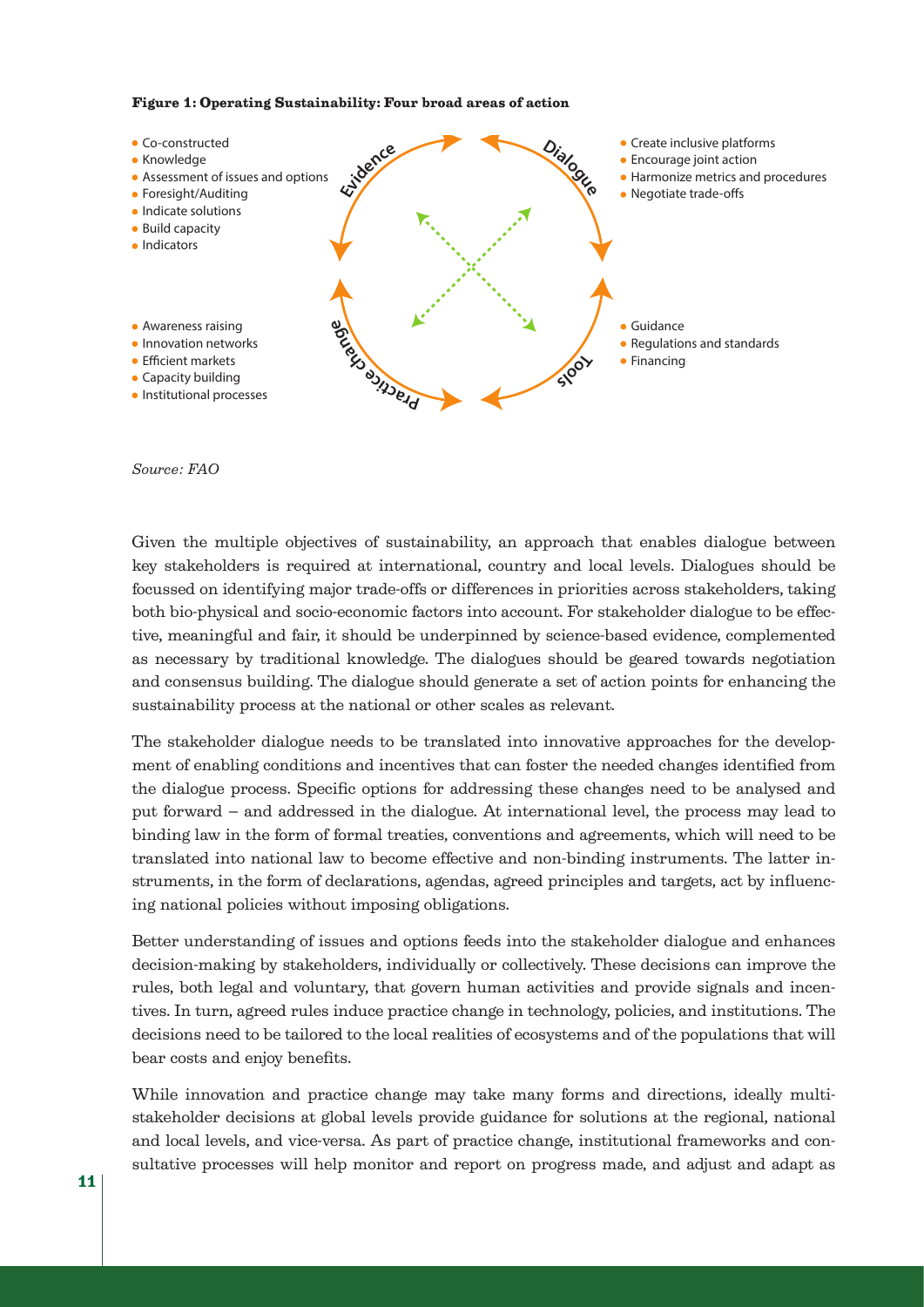required. Practice change, especially, needs to be supported by effective management systems designed to reflect national priorities and policies. It must be based on clear operational objectives and address the most relevant issues, after some risk and impact assessment. Such management systems require stakeholder participation and enhanced ownership of the agreed options and decisions. Guiding the transition towards sustainability requires flexibility, autonomy and creativity on the part of those who implement it.

#### Sustainable livestock needs integration

Ensuring livestock sector policies and investments concurrently address the vast diversity of livestock systems and the different demands and expectations placed by society on the sector requires integration

- of knowledge, tools and information;
- of sectoral and disciplinary perspectives, approaches and scales;
- of stakeholder objectives and trade-offs;
- of action towards continuous on-the-ground improvement.